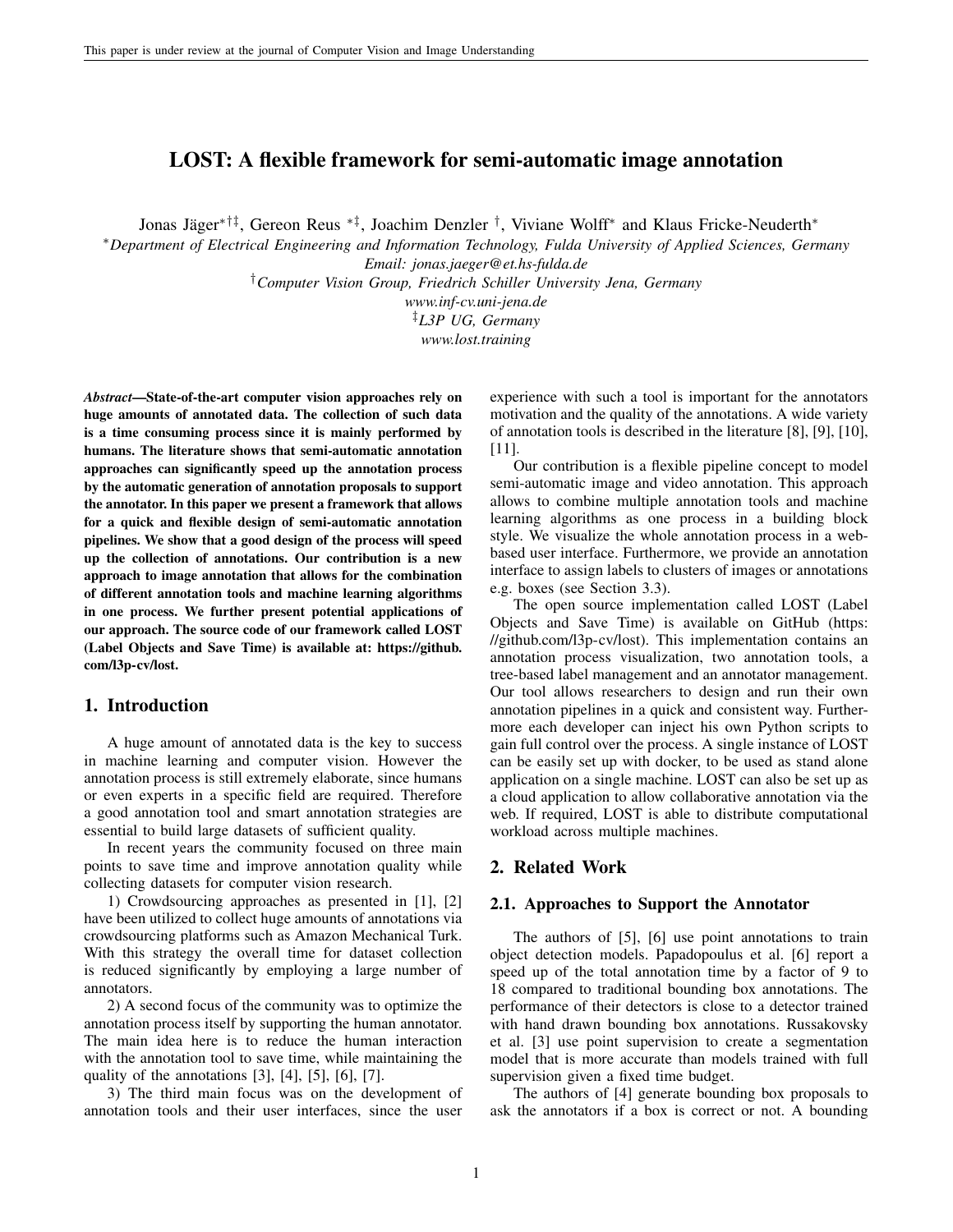box is considered as correct if the intersection over union [12] with a tight box around the object is greater than 0.5. After the annotators verification step, the object detector is retrained with the new boxes. This approach reduces the human annotation time by a factor of 6 to 9, while achieving a mAP of 58% on Pascal VOC 2007. When training with full supervision the authors achieve a mAP of 66%. In [13] an agent is trained to select the best strategy for bounding box annotation. Two strategies are considered to be selected by the agent: either box verification [4] as described above or manual box drawing.

#### 2.2. Annotation Tools/ Interfaces

Russel et al. [8] present a general purpose web-based image annotation tool called *LabelMe* to create polygon annotations. Vondrick et al. [9] propose a web-based tool called *VATIC* for semi-automatic video annotation in a crowdsourcing setup. They use bounding box annotations and link these boxes to create ground-truth tracks for video sequences within an optimized user interface. Similar to *VATIC*, *iVAT* [10] and *ViTBAT* [14] are tools for semiautomatic video annotation. In contrast to *VATIC* these tools are not web-based. Polygon-RNN [7] follows an interactive approach for faster polygon annotation. A recurrent neural network is utilized to support the human annotator by iteratively sending annotation proposals to the user interface. Qin et al. [15] present the semi-automatic tool *ByLabel* that supports the annotator in segmentation tasks. The tool *FreeLabel* [11] is also designed to collect segmentation masks. It uses scribble annotations as seeds for the region growing algorithm to create a semi-automatic segmentation result. [12] with a digit be a tensor of the style of the method and collect is precise. The style is the style of the style of the style of the style of the style of the style of the style of the style of the style of the style

BIIGLE [16] is a web-based tool that is especially designed for the annotation and exploration of marine image collections. It provides different annotation and review interfaces, a project management and a user management. In difference to the other tools it also implements a label tree management. In contrast to LOST, Biigle does not implement a flexible pipeline system.

Each of the above mentioned annotation tools was designed with a specific application and annotation process in mind. Due to that, these annotation tools have hardcoded a specific process/ algorithm and model only a single use case. This leads to the fact that every time a new annotation approach was tested a new tool was implemented. In contrast to that, our framework is able to model multiple semi-automatic annotation approaches, e.g. [3], [4], [5], [6], in a consistent and fast way. In this sense our proposed framework is a generalization of single purpose annotation tools.

# 3. Approach

We propose a framework for semi-automatic image annotation. This framework allows any combination of machine learning algorithms and annotation interfaces in a



Figure 1. Schematic illustration of an example annotation pipeline. A *datasource* represents a set of images that should be annotated e.g. the Pascal VOC dataset. The next element in the pipeline is a *script* that requests annotations for the connected *annotation task*. When the *annotation task* was processed by a human annotator for all requested images another Python *script* is used to export all annotations to a csv file. After that the csv file can be downloaded in the web GUI.

Figure 1 represents a simple example, while much more complex processes can be modeled. In general an annotation process is defined as a directed graph. Each node in a graph represents one building block and the connections between the nodes define the order in which the building blocks are processed. Also information, such as annotations, can be exchanged between connected elements and accessed via the framework API.

The basic building blocks of an annotation pipeline are *datasources*, *annotation tasks* and *scripts* that implement different algorithms. By means of these building blocks, annotation tasks for humans can be combined with machine learning and other algorithms in a flexible way.

## 3.1. Flexibility

The main feature of LOST is a flexible pipeline concept. An example for its flexibility is the combination of different annotation interfaces in one pipeline. When combining a single image annotation interface (SIA, Section 3.4) with a multi image annotation interface (MIA, Section 3.3), annotation tasks can be split into object localization and class label assignment. See Section 4.2 for a detailed description of a two-stage annotation approach where SIA is used to draw bounding boxes and MIA to assign a class label to each box.

Flexible pipelines allow also to combine any kind of machine learning algorithm with an annotation interface to realize semi-automatic annotation approaches. For example, SIA can be combined with a script that implements an object detector that generates bounding box proposals. MIA can be connected to a script element that implements an algorithm that clusters images based on their visual similarity in order to speed up the annotation. See Section 4.3 for a semiautomatic annotation pipeline that combines SIA and MIA with machine learning algorithms.

LOST allows also to model iterative annotation processes when adding loop elements to a pipeline (see Section 4.3). In this way lifelong learning [17], [18] and active learning [19], [20] approaches can be realized with LOST.

## 3.2. Building Blocks

An annotation pipeline (annotation process) can be composed of six different building block types. These are *datasources*, *scripts*, *annotation tasks*, *loops*, *data exports* and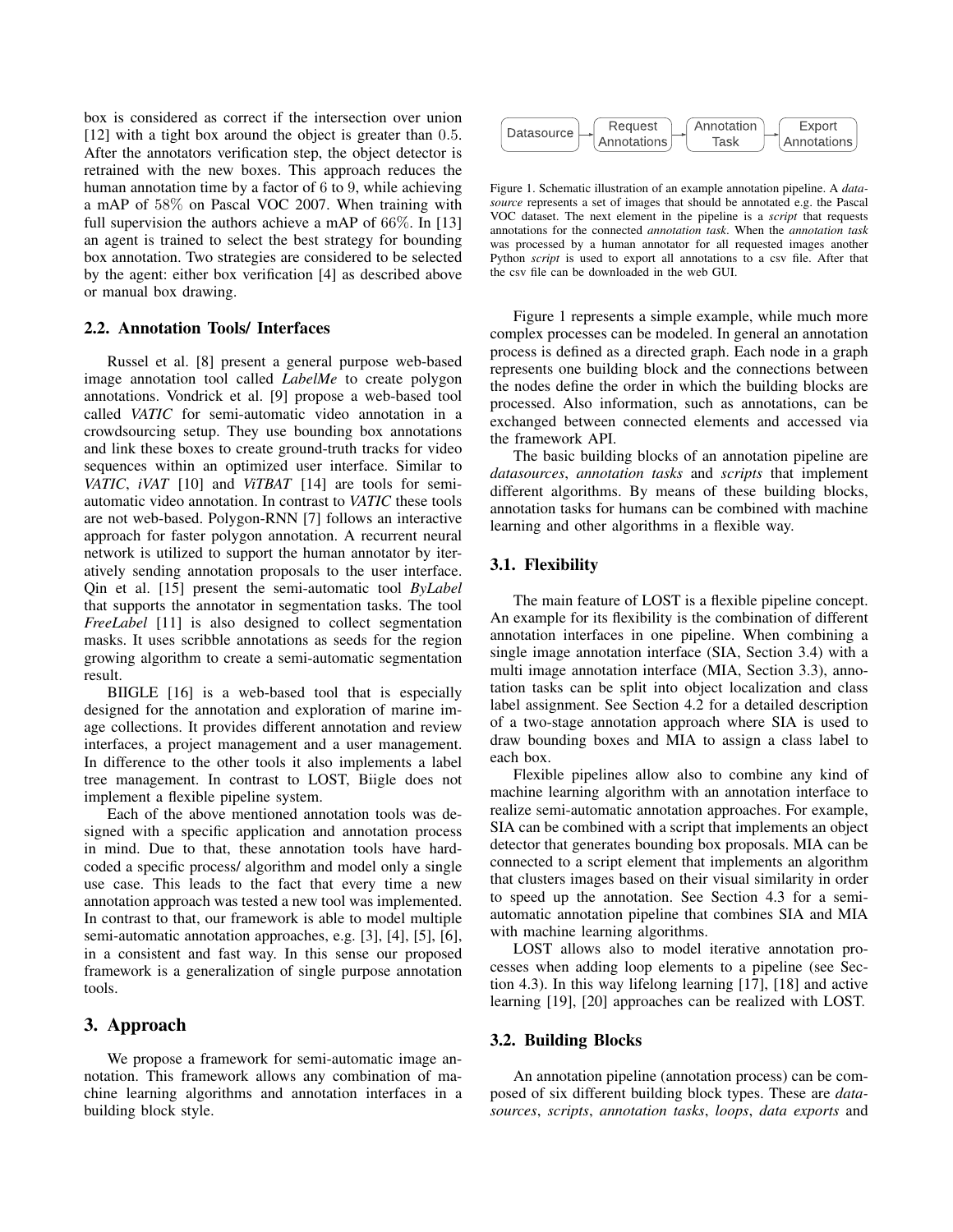*visualizations*. After a pipeline was designed as a composition of the different building blocks, it can be loaded into the LOST framework. When starting (instantiating) a pipeline , each element can be parameterized. For example, for a *datasource* a set of images will be selected. Another common example is the selection of a user or group that will perform an annotation task to parameterize an *annotation task*-element in a pipeline.

A *datasource* represents a set of images or videos that can be used by connected elements in the pipeline, for example by one or many *scripts*. Such a *script*-element is an arbitrary algorithm implemented in Python that communicates with connected elements via the framework API. The main purpose of a *script* is to generate object proposals or to cluster images for semi-automatic annotation. An example of such an object proposal could be a bounding box generated by a RetinaNet [21] object detector. When a *script* has generated proposals for all images that should be annotated it will send them to an *annotation task*, where the proposals will be displayed to a human annotator.

An *annotation task*-element links users, annotation tools and labels. There are two types of annotation tools that can be used in our current implementation. The first tool was designed to annotate single images (Section 3.4) and with the second tool clusters of images can be annotated (Section 3.3). Labels are represented as trees (Section 3.5). In this way we are able to model label hierarchies.

*Loop*-blocks can be used for iterative annotation processes where parts of a pipeline need to be executed multiple times until a certain criterion is fulfilled. *Loops* are often useful to model active learning or continuous learning approaches. See Section 4.3 for an example how a *loop* can be used in a pipeline.

The last two element types that can be used are *data exports* and *visualization*-elements. *Data exports* are used to provide any files created by *scripts* via the GUI for download. Similar to *data exports*, *visualizations* display images created by *scripts* within the web interface.

#### 3.3. Multi Image Annotation (MIA) Interface

MIA serves to assign labels to clusters of images or annotations. The main idea is that visual similar objects are likely to get the same label. This idea is related to the cluster-based approach to fish annotation proposed by [22].

In an ideal world a cluster contains only images that belong to the same class. A human annotator has the task of sorting out images that do not belong to the cluster. Therefore, the same label can be assigned to large number of images at the same time. In the same way labels can be assigned to point, box, line and polygon annotations.

LOST provides the first open source implementation of a MIA interface. Due to the pipeline concept, MIA can be combined with a SIA interface in one annotation process (see Section 4.2). In this way, class labels and object localizations can be annotated in specialized interfaces for each task to speed up annotation. Furthermore, MIA can be combined with different cluster algorithms by connecting it to a *script* element that will sort annotations or images into clusters.

### 3.4. Single Image Annotation (SIA) Interface

SIA is designed to create *polygons, points, lines* and *bounding box* annotations. To each annotation and the whole image, a class label can be assigned. Also the assignment of multiple class labels is possible. Furthermore, the tool is configurable to allow or deny different types of user actions and annotations depending on the use case. For example, you can specify that only class label assignment is possible, but no other modifications are allowed. When combining SIA with an algorithm that generates annotation proposals semi-automatic annotation can be realized. See Section 4.3 for an example.

#### 3.5. Label Management

Labels are managed in label trees to model label hierarchies. Multiple label trees can be created and edited. When starting an *annotation task* a whole label tree or a composition of subtrees can be selected as possible labels. During the *annotation task* the annotator can assign one of the possible labels to an annotation.

# 3.6. Comparison to State-of-the-Art Annotation Tools

Table 1 presents an overview of the key ideas of LOST in comparison to other open source tools. LOST is the only tool with a flexible pipeline system, where multiple annotation interfaces and algorithms can be combined in one process. There are many tools that where build on web technologies to enable collaborative annotation.

Table 1 shows also three different annotation interface designs and if they are implemented for a specific tool:

1) SIA interfaces are used to annotate single images with different annotations like *points, boxes, lines, polygons, etc.* Most tools do focus on a SIA interface.

2) MIA interfaces are used to present clusters of similar images and assign a label to a whole cluster of images. This idea of MIA was described by Boom et al. [22]. In the presented comparison LOST is the only tool that has implemented this type of interface.

3)Image sequence annotation (ISA) interfaces are especially designed to annotate video sequences with tracking information. In most cases these interfaces are extensions of a SIA interface. In the current version, LOST has no ISA interface to annotate tracks. The implementation of ISA is planned for the near future.

Another difference between LOST and the other tools is that user-defined python scripts can be executed as part of an annotation pipeline. In such scripts any python code can be implemented and information with other pipeline elements can be exchanged to get full control over the process.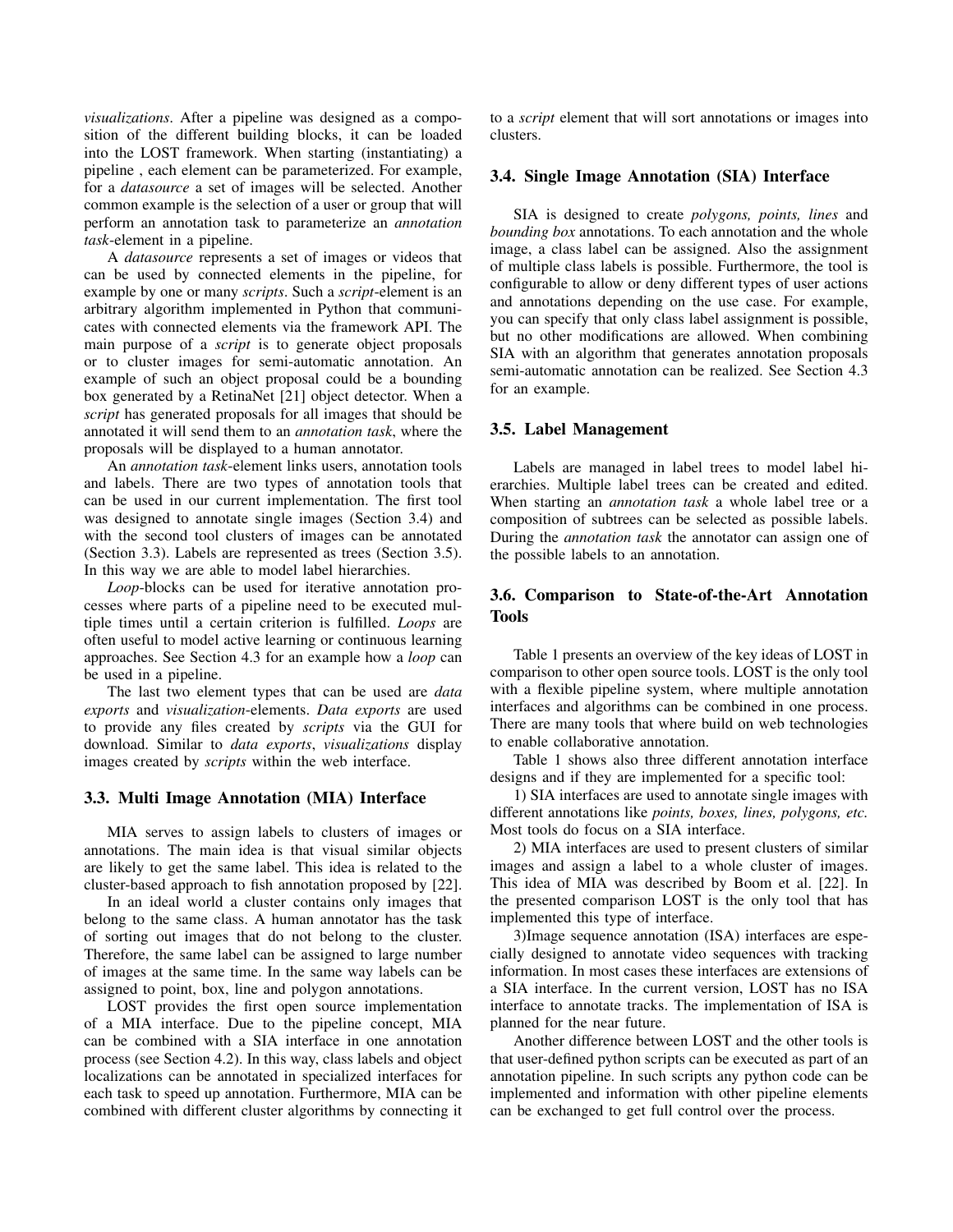TABLE 1. LOST FEATURES IN COMPARISON TO OTHER OPEN SOURCE ANNOTATION TOOLS.

| Features                | Flexible<br>Pipelines                | Collaborative<br>Annotation                          | SIA <sup>1</sup>         | MIA <sup>2</sup>         | ISA <sup>3</sup>         | Run User defined<br>Scripts | License     |
|-------------------------|--------------------------------------|------------------------------------------------------|--------------------------|--------------------------|--------------------------|-----------------------------|-------------|
|                         |                                      |                                                      |                          |                          |                          |                             |             |
| <b>LOST</b>             | yes                                  | yes                                                  | yes                      | yes                      | $\overline{\phantom{m}}$ | yes                         | MIT         |
| $\overline{V_0TT}$ [23] | -                                    | $\overline{\phantom{m}}$                             | yes                      | $\qquad \qquad$          | $\overline{\phantom{a}}$ |                             | <b>MIT</b>  |
| <b>CVAT</b> [24]        |                                      | yes                                                  | yes                      | $\overline{\phantom{0}}$ | yes                      |                             | <b>MIT</b>  |
| Mask Editor [25]        |                                      | $\overline{\phantom{m}}$                             | yes                      | $\qquad \qquad$          | $\overline{\phantom{a}}$ |                             | Free        |
| FreeLabel [11]          | $\overline{\phantom{0}}$             | yes                                                  | yes                      |                          | $\overline{\phantom{a}}$ |                             | $NPOSL-3.0$ |
| Polygon-RNN++ $[7]$     | $\overline{\phantom{0}}$             | n/a                                                  | yes                      | $\overline{\phantom{a}}$ |                          |                             | n/a         |
| ByLabel [15]            |                                      | $\overline{\phantom{m}}$                             | yes                      | -                        |                          |                             | $GPL-3.0$   |
| LabelMe [8]             |                                      | yes                                                  | yes                      |                          |                          | -                           | MIT         |
| VATIC [9]               |                                      | yes                                                  | $\overline{\phantom{a}}$ | -                        | yes                      |                             | <b>MIT</b>  |
| iVAT [10]               |                                      | yes                                                  | $\overline{\phantom{a}}$ | -                        | yes                      |                             | n/a         |
| ViTBAT [14]             | $\qquad \qquad$                      | $\overline{\phantom{m}}$                             | $\overline{\phantom{a}}$ | -                        | yes                      |                             | Free        |
| VIA [26]                | $\overline{\phantom{0}}$<br>$\alpha$ | $\overline{\phantom{m}}$<br>$\overline{\phantom{0}}$ | yes                      |                          | yes                      |                             | $BSD-2$     |

<sup>1</sup> Single Image Annotation Tool, <sup>2</sup> Multi Image Annotation Tool, <sup>3</sup> Image Sequence Annotation Tool

# 4. Case Studies

In this Section we show how annotation pipelines can be modeled and executed within our web-based framework.

All case studies are performed and analyzed on the Pascal VOC2012 [12] dataset. We use 80% of the VOC validation split to select the images for annotation and 20% for evaluation of trained models. The VOC training split is used for initial training. For our experiments we utilize the keras implementations of the respective models. The experiments are executed inside a NVIDIA Docker container integrated in LOST. The server is equipped with a NVIDIA Geforce GTX1080Ti, an Intel i7-8700K and 16GB DDR4 RAM.

#### 4.1. Single-Stage Annotation

In our first experiment we create a baseline for simple bounding box annotation in the proposed framework as it is possible in most annotation tools. In order to do that, we use 200 images randomly selected from the Pascal VOC validation set. In this selection we guarantee that each class is present in at least 10 images. Two annotators perform bounding boxes annotation according to the VOC annotation guidelines on each image. Box drawing and class assignment is performed with the SIA tool (Section 3.4).

Results. *Annotator1* achieved a mAP of 81% and *Annotator2* a mAP of 82% compared to the Pascal VOC ground truth annotations, when using an intersection over union threshold of 0.5. Among each other the annotators agreed on 86% of the annotated boxes. This show that even among human annotators the level of agreement was below 87% mAP in our experiment. Which is an interesting fact when considering that object detectors are trained with human data.

On average the annotators needed 11.15 seconds to draw a bounding box and assign a class label to this box. The average time to annotate an image was 28.2 seconds. For the annotation of 200 images 102.75 minutes of annotation time was required.

### 4.2. Two-Stage Annotation

In this experiment we combine the single image annotation (SIA) with the multi image annotation tool (MIA) in a two-stage annotation process. In the first stage the annotator has the task to draw bounding boxes according to the VOC annotation guidelines. In this stage no class labels will be assigned. In the second stage all boxes from the first stage will be clustered according to their visual similarity and presented in the MIA interface. The annotators task here is to assign a label to the whole cluster. If an image does not belong to that cluster, it should be removed by the annotator. For example, if there are 19 persons and one cat in the view, the annotator should remove the cat and select the label person for the remaining images.

For this experiment, a similar setup as in Section 4.1 is used. The same 200 images from the VOC validation set are annotated by a human annotator, while this time two annotation stages are performed.

We test two clustering strategies. First we extract CNN features for all annotated boxes from stage one and use the K-Means algorithm to cluster all images. For feature extraction we use the last pooling layer of *ResNet50* [27] that was pretrained on ImageNet [28].

As second clustering approach we fine-tune *ResNet50* on a small subset of the Pascal VOC training set and utilize the networks predictions directly for clustering.

Results. In the first stage the annotator used the SIA annotation tool and needed 7.1 seconds (see Figure 2, *SIA exp2*) to draw a bounding box and 18.9 seconds to draw boxes for all objects in an image. On average he annotated 2.7 boxes per image, while the total annotation time for 200 images was 63.8 minutes in the first annotation stage.

Figure 2 shows also the average annotation time per box for class label assignment in the second annotation stage (*MIA exp2*). The x-axis indicates the different cluster methods, where K-Means and ResNet50 were used. ResNet50 was fine-tuned with  $1\% = 57$  images,  $10\% = 571$  images,  $25\% = 1429$  images and  $50\% = 2858$  images of the Pascal VOC training split. We see that the two-stage annotation process (Figure 2, *SIA+MIA exp2*) is faster than single stage annotation if the clustering algorithm works well. Only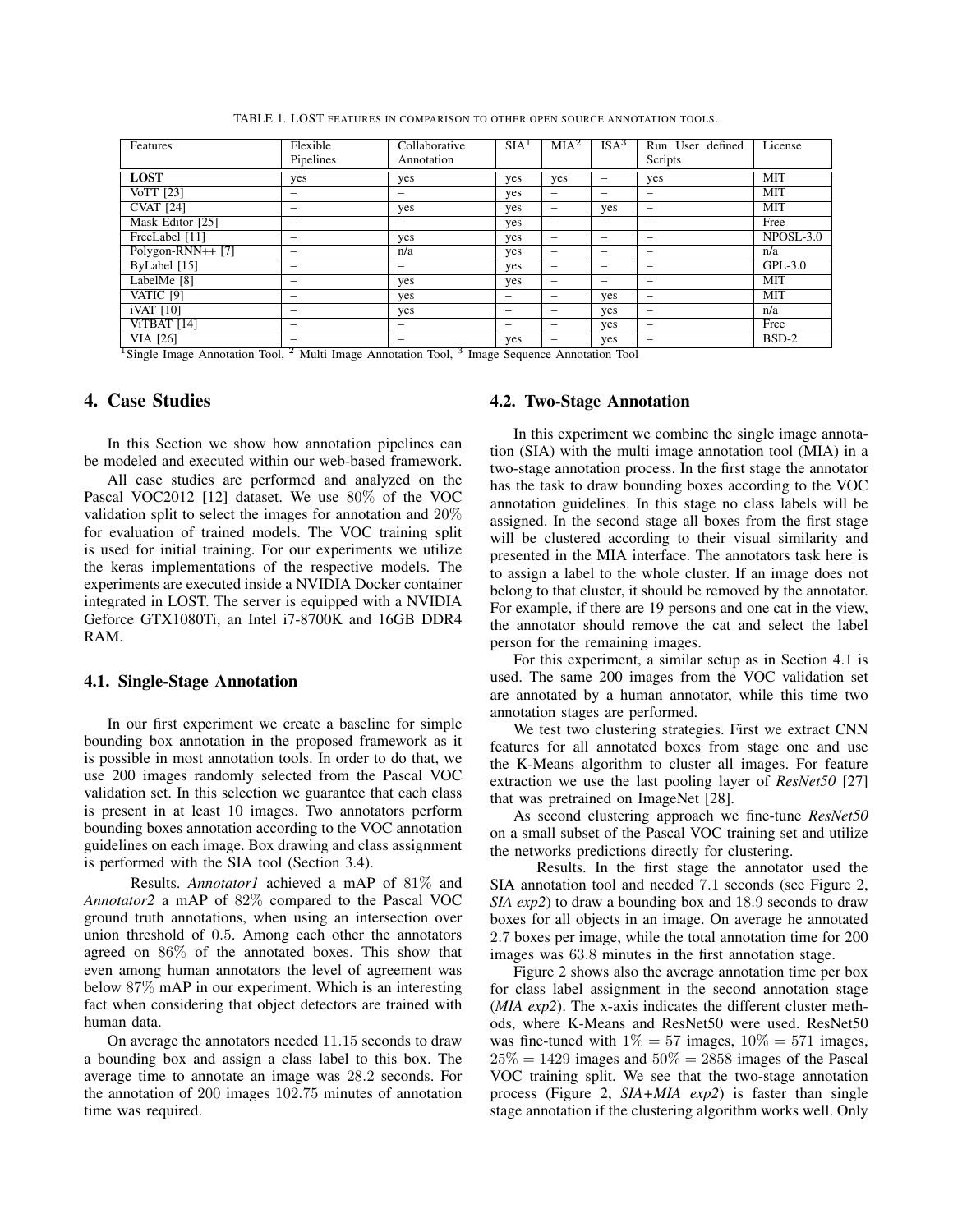

Figure 2. Average times for bounding box annotation with a single-stage approach in comparison to a two-stage approach. *SIA only (exp1)* indicates the time for the single-stage approach where class label assignment and box drawing was performed in one step. *SIA+MIA (exp2)* shows the times for the two-stage approach for different clustering algorithm setups. *SIA (exp2)* and *MIA (exp2)* indicate the times for stage one and stage two of our two-stage approach.

when ResNet50 was fine-tuned with  $1\%$  of the training data, the two-stage process consumed the same time as onestage. The mAP of the created boxes compared to the VOC ground-truth data was almost equal and around 80% for all approaches. With the fastest two-stage approach it took 81.1 minutes to annotate 200 images, where single-stage annotation took 102.75 minutes.

When considering that class label assignment plus box drawing with SIA needs 11.15 seconds and box drawing only needs 7.1s, we know that pure class label assignment with SIA takes 4.05 seconds. The fastest annotation approach with MIA takes 1.92 seconds per box, which is a speed up in class label assignment by a factor of two.

Use cases. The main idea here was to break down the complex task of simultaneous bounding box drawing and class label assignment into two separate tasks that are simpler, while supporting the annotator with a preclustering during class label assignment. In this way it was also possible to split the annotation work into a simple and an expert task, where in most cases expert knowledge is required for class label assignment as in many biological [22] or medical applications [29]. We saw that when using the MIA annotation tool and a good clustering algorithm the time for class label assignment was reduced by a factor of two compared to label assignment with SIA. This allows for saving expensive annotation time for expert tasks. For the experts, who will not need to draw a box, annotation time is reduced by a factor of 3 to 6.

### 4.3. Two-Stage Annotation in the loop

In this experiment we show how to implement an iterative annotation process within our framework. As in Section 4.2 we model a two-stage annotation pipeline composed



Figure 3. Schematic illustration of two-stage annotation in the loop, as it is modeled in the proposed framework. The *datasource* provides the dataset and a Python *script* selects images that should be annotated in stage one. Then bounding box proposals are generated for a *single image annotation task* in order to support the human annotator when drawing boxes. In stage two, a *script* clusters the bounding boxes by visual similarity. After that, *MIA* is used to assign class labels to clusters of similar boxes. In the last step all machine learning models will be retrained with annotations from previous annotation tasks. When the training was performed, a new iteration starts.

of a single image annotation task and a clustered image annotation view. In difference to the previous experiment we use semi-automatic support in both annotation stages, do not use any VOC data for pretraining and put everything into a loop. In other words we assume that we have no annotated data in the beginning and try to get a better automatic support for the annotator over time.

As in the previous experiments we use images from the Pascal VOC2012 validation dataset for annotation. Due to the iterative setup we use 150 images per iteration that will be processed by two human annotators. In contrast to the experiment in Section 4.1, both annotators work on the same annotation task to split the workload.

Figure 3 shows a high level view of the annotation pipeline. In the first annotation stage RetinaNet [21] is used for bounding box proposal generation in order to support the human annotator. As proposals we use all boxes with a confidence value above 0.4. After each iteration, RetinaNet will be retrained with all annotations from previous iterations. When all images have been processed by RetinaNet a SIA task will be performed by the human annotators. Since there are no annotations in the first iteration, no box proposals are generated in the first iteration. The annotators are instructed to draw bounding boxes around all VOC2012 objects in the images.

In the second annotation stage ResNet50 [27] is used to cluster all bounding boxes by class. We use pretrained Ima-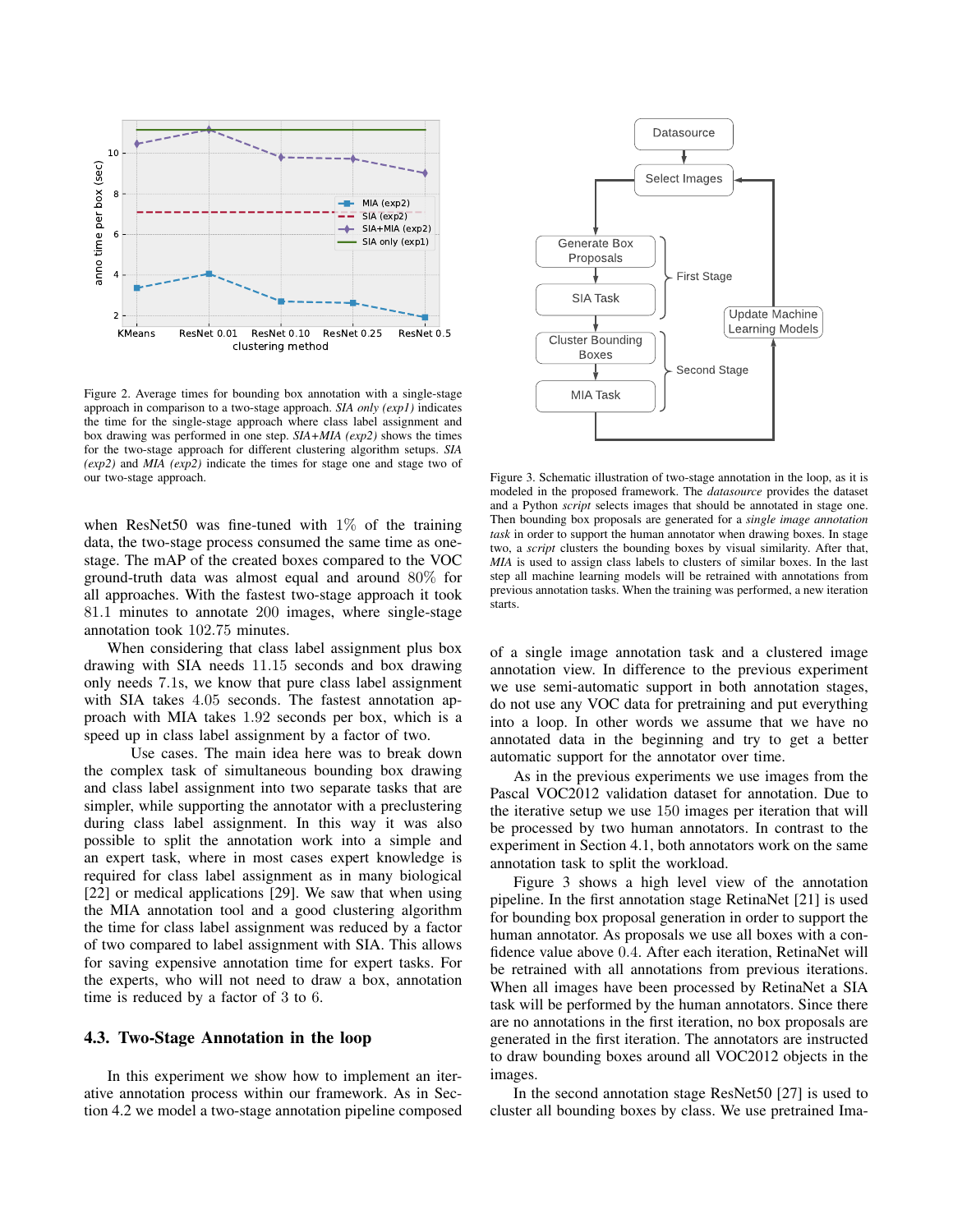

Figure 4. Average annotation time per box for two-stage annotation in the loop (*total exp3*) vs. single-stage annotation (*SIA only exp1*).

geNet weights for initialization and fine-tune ResNet50 after each iteration with all annotations from previous iterations. In the first iteration where no class label annotations are available, we use ImageNet class predictions for clustering. The idea here is that visual similar images will get the same class label, even if the predicted class is not part of Pascal VOC. After that, the MIA tool is used to correct the proposed clusters and to assign class labels to the clustered box annotations. When the second stage was processed, the next loop iteration will start.

Results. Figure 4 presents the average annotation time per box per iteration. We see times for box drawing in the first annotation stage (*SIA exp3*), the times for class label assignment in the second stage(*MIA exp3*), the total time per box for the looped two-stage annotation approach (*Total exp3*) and the single-stage annotation approach for comparison (*SIA only exp1*). In the first iteration, when no box proposals are generated and the cluster algorithm is not fine-tuned to the VOC dataset, the looped two-stage approach is slower than single-stage annotation. But in the following iterations when RetinaNet and ResNet50 are finetuned with the annotations of the previous iterations, the looped two-stage annotation process gets faster than singlestage annotation.

Figure 5 shows the corresponding mAPs of the humanannotated boxes (*Annotator*) and the detector performance of RetinaNet per iteration. While the detector performance increases, the performance of the created annotations seems to be stable around a mean of 80% mAP with a standard deviation of 4.3%. This deviation most likely reflects the annotators attention level and the difficulty of the images that have been annotated.

Use cases. We found that a looped two-stage annotation approach would be beneficial if there are no groundtruth data available in the beginning of the annotation process. This approach creates annotations that have an equal quality compared to the single-stage approach and trains a detector on-the-fly, while taking less annotator time than



Figure 5. Mean average precision per iteration for the *two-stage in the loop* approach. The *Annotator* curve indicates the quality of the annotated boxes created by the human annotators compared to the ground truth boxes provided in the PascalVOC dataset. The *Detector* graph shows the mAP of the proposals generated by RetinaNet compared to the PascalVOC groundtruth annotations.

single-stage annotation. Since it is modeled as two-stage process, the annotation work can be split in a simple and an expert task as in Section 4.2. It is notable that the training process of the machine learning models takes additional time compared to annotation approaches without machine learning elements, but we found that this is no problem when performing the training in time slots when the annotator needs to rest anyway e. g. over night.

## 5. Conclusion

To the best of our knowledge, we present the first framework for a flexible design and instantiation of image annotation pipelines. Our approach enables the combination of different annotation tools and machine learning algorithms in one process. We also provide an annotation interface called MIA (multi image annotation) to annotate whole clusters of images at the same time.

Our case studies show how our framework can be used to model machine learning based semi-automatic annotation pipelines and iterative annotation approaches. In Section 4.2 we found that simple clustering in combination with the MIA annotation interface can speed up class label assignment by a factor of two compared to single stage annotation. We also show that an annotation task can be split in an expert and a simple task, which can significantly reduce expensive expert annotation time. We further show in Section 4.3 that a looped two-stage approach is beneficial when no annotation data is available in the beginning. The quality of the created annotations is kept high while the time spent for box annotation gets smaller over time.

In future, we plan to release the missing image sequence annotation interface (ISA) that is specialized to annotate tracks. We also want to implement an interface to Mechanical Turk for crowdsourcing applications.